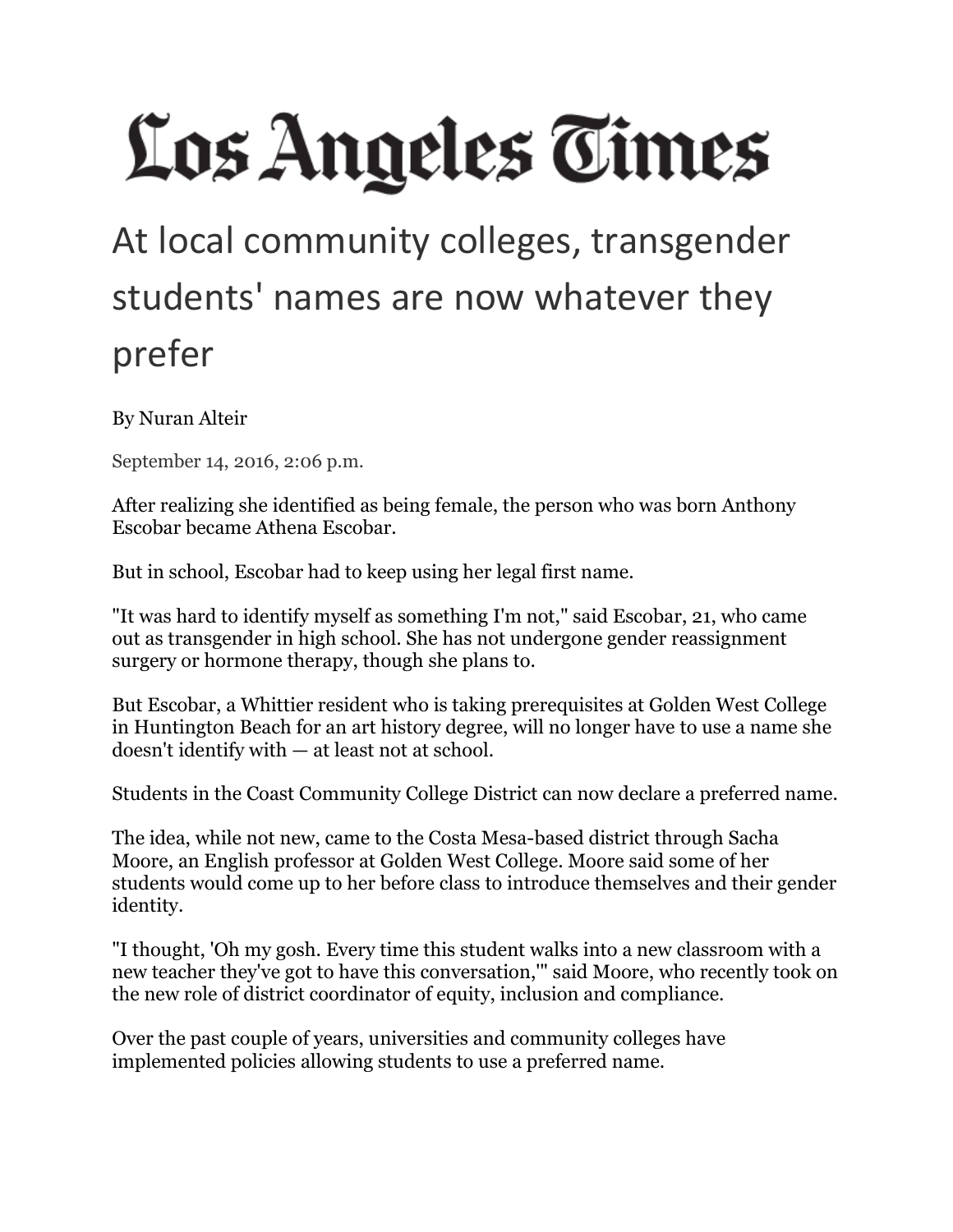The Coast Community College District, which includes Orange Coast, Golden West and Coastline colleges, launched the new standard with the current fall semester.

"Your name is your identity. Your name says who you are," said Dannie Ceseña, transgender services coordinator at the LGBT Center Orange County in Santa Ana.

Ceseña, who was born female but identifies as a man and went through gender reassignment, said some people refuse to use the name chosen by a transgender person.

"That name gives you all the confidence in the world, and referring to [transgender] people by their birth name takes away that confidence ... that self-esteem," Ceseña said.

That can be detrimental in a school setting, he said.

"I hear stories every week about teachers who take away that power," said Ceseña, who runs a weekly support group for transgender youths in Orange County. "That student is not going to be able to concentrate or focus in class. Their anxiety is going to rise to the point where they're going to end up flunking."

Using a preferred name isn't exclusive to transgender students, under the new standard. Those who prefer to use a nickname may make the change via their college account.

Escobar chose the name Athena after the Greek goddess of wisdom and war someone she could look up to and draw strength from.

"I needed someone who was more of a warrior type, because I do fight a war every time I go out," Escobar said.

The preferred-name standard is "really an issue of respect and a feeling of safety," Moore said.

Some people fear their transgender identity will be revealed by using their birth name, Moore said.

Hate crimes against the lesbian, gay, bisexual, transgender and queer community, or LGBTQ, rose in 2015, according to a study by the Orange County Human Relations Commission. Four of the 11 reported hate crimes targeted transgender people, the study said.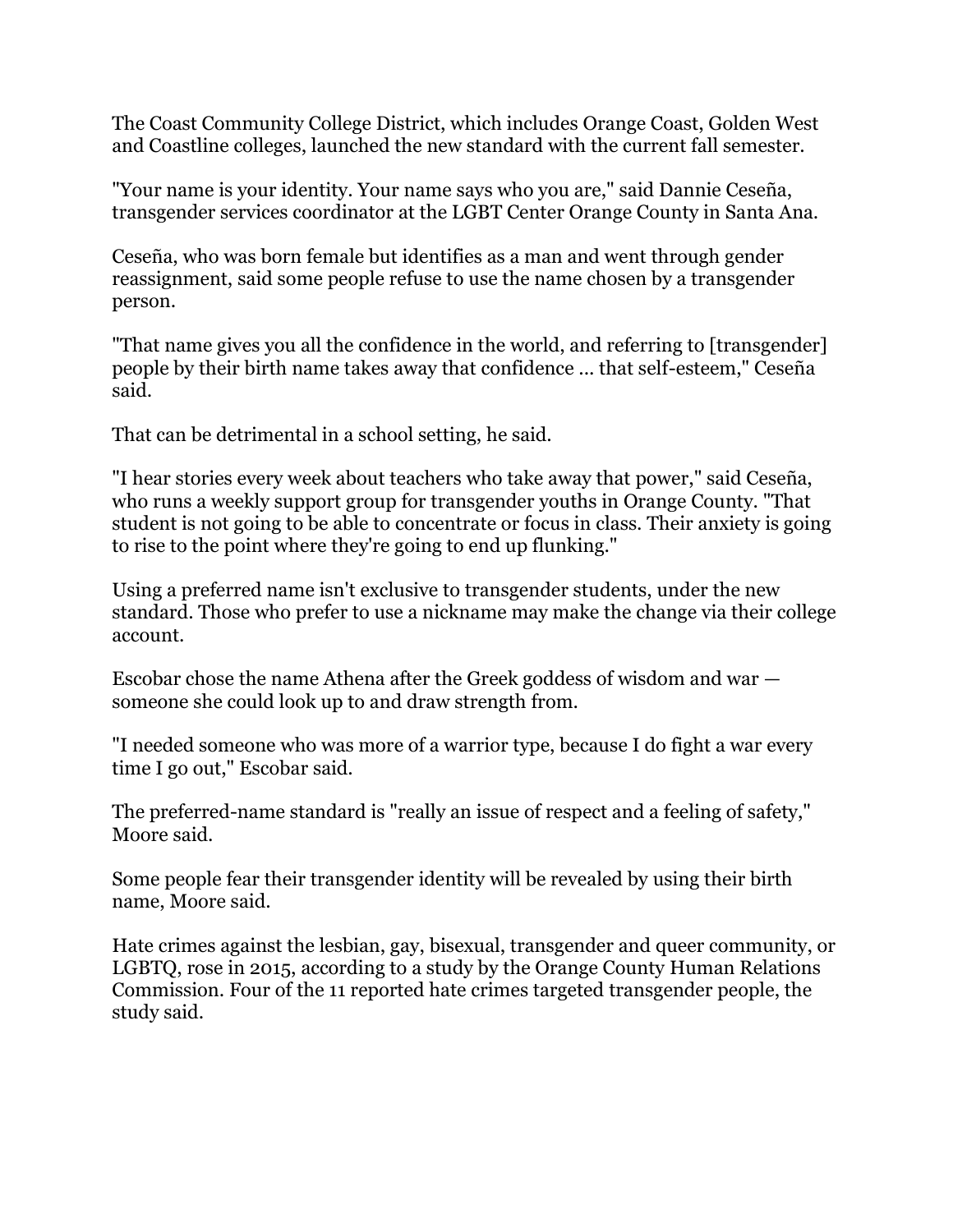The preferred-name standard is just the start of creating a more inclusive environment at Coast community colleges, said Moore, who started her new position in July.

The district says it has no information on the number of transgender students attending its colleges.

But it intends to expand services and equity-minded principles through the new office of equity, inclusion and compliance, Moore said.

Ideas in the works include informational events at the colleges and reviewing hiring practices and recruitment strategies to attract a more diverse hiring pool. Priorities and implementation will be set by a districtwide governance committee.

The new principles could be accompanied by new rules or policies that would have to be approved by the district board of trustees. Moore said, for example, that she's looking at giving students more options when it comes to pronouns.

The preferred-name standard comes at a time when schools are grappling with several issues affecting transgender students.

In May, President Obama instructed public schools to allow transgender students to use the restroom that aligns with their gender identity. The decision brought an uproar from critics, continuing an ongoing national debate.

### **What does transgender mean?**

"Transgender" is an umbrella term that refers to people who identify with or express a gender identity different from their sex at birth. They often feel they've been born into the "wrong body."

When a transgender person begins to assess who he or she is, the person may first identify as gay or lesbian. According to sources interviewed for this article, it wasn't until they were exposed to someone who was transgender that they realized they identified more with the opposite sex.

Words used to refer to gender issues are sometimes used incorrectly. Here are some commonly confused terms, as defined by GLAAD and Merriam-Webster Dictionary.

•"Transsexual" is an older term that refers to a transgender person who seeks to live as a member of the opposite sex, especially by undergoing surgery and hormone therapy to obtain the necessary physical appearance.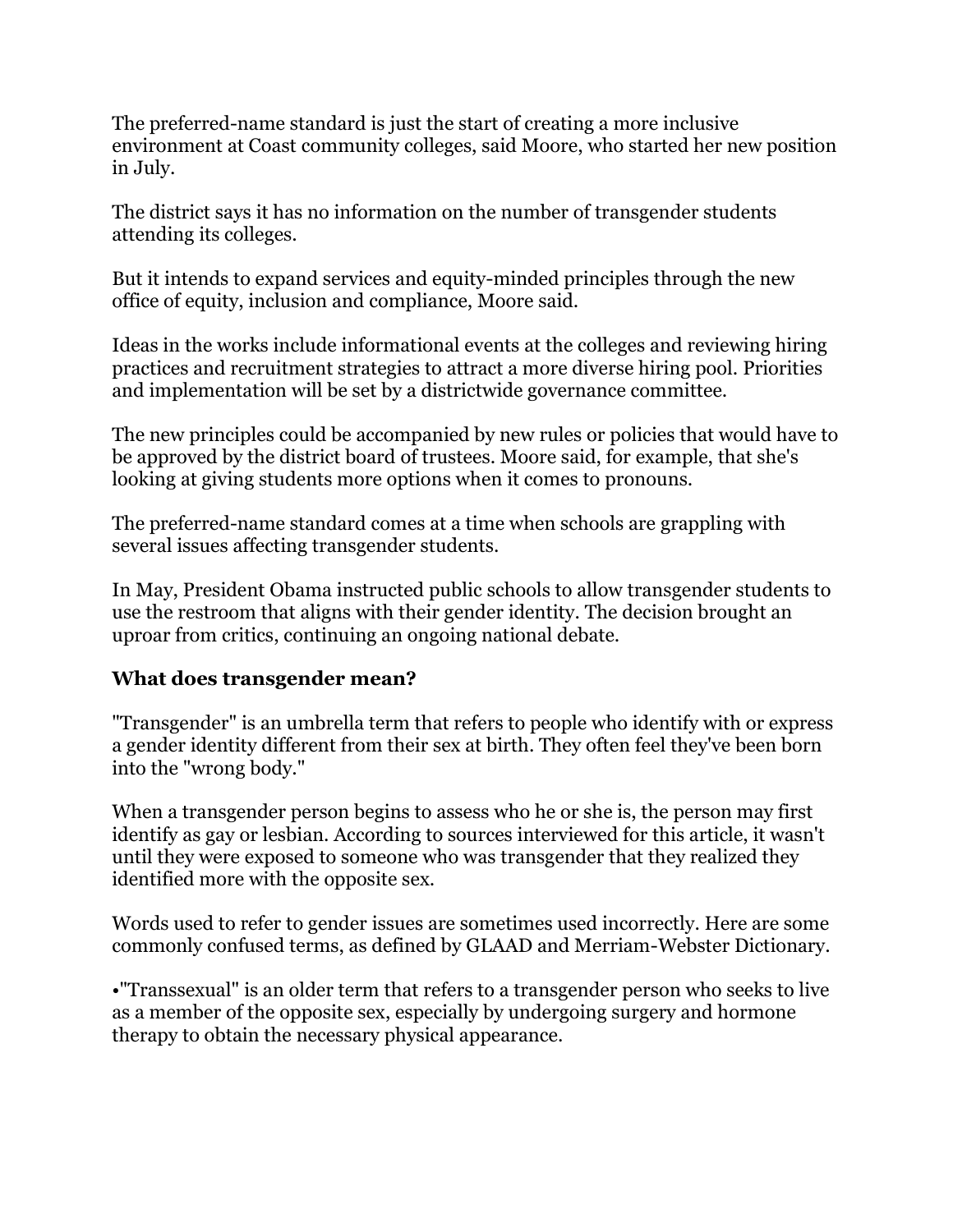•"Sexual orientation" refers to a person's sexual preference or identity as heterosexual, homosexual or bisexual. Transgender people may identify as any of those.

•"Transvestite," or cross-dresser, refers to a person who likes to dress like a person of the opposite sex. Such a person is not necessarily transgender or of any particular sexual orientation.

**\***

### **Putting a name to rest**

Some people in the transgender community refer to their birth name as their dead name — a name they have put behind them and will rarely share.

Athena Escobar said she plans to legally change her first name from Anthony. But the legal process can be time-consuming and expensive.

Each municipal agency that issues identity documents has separate systems for keeping that information. There is no central database.

In California, a court order is needed for a name change, which involves several forms and a court fee of \$435. In some cases, the court will waive the fee for people who have trouble paying.

That's in addition to the steps required to change one's name and/or gender on identification documents such as a driver's license, through the Department of Motor Vehicles; Social Security card (Social Security Administration); birth certificate (California Department of Vital Records) and passport (U.S. State Department).

The Oakland-based Transgender Law Center details steps for changing one's name and gender identity in its "ID Please: A Guide to Changing California & Federal Identity Documents to Match Your Gender Identity." For more information, visit [transgenderlawcenter.org](http://transgenderlawcenter.org/)